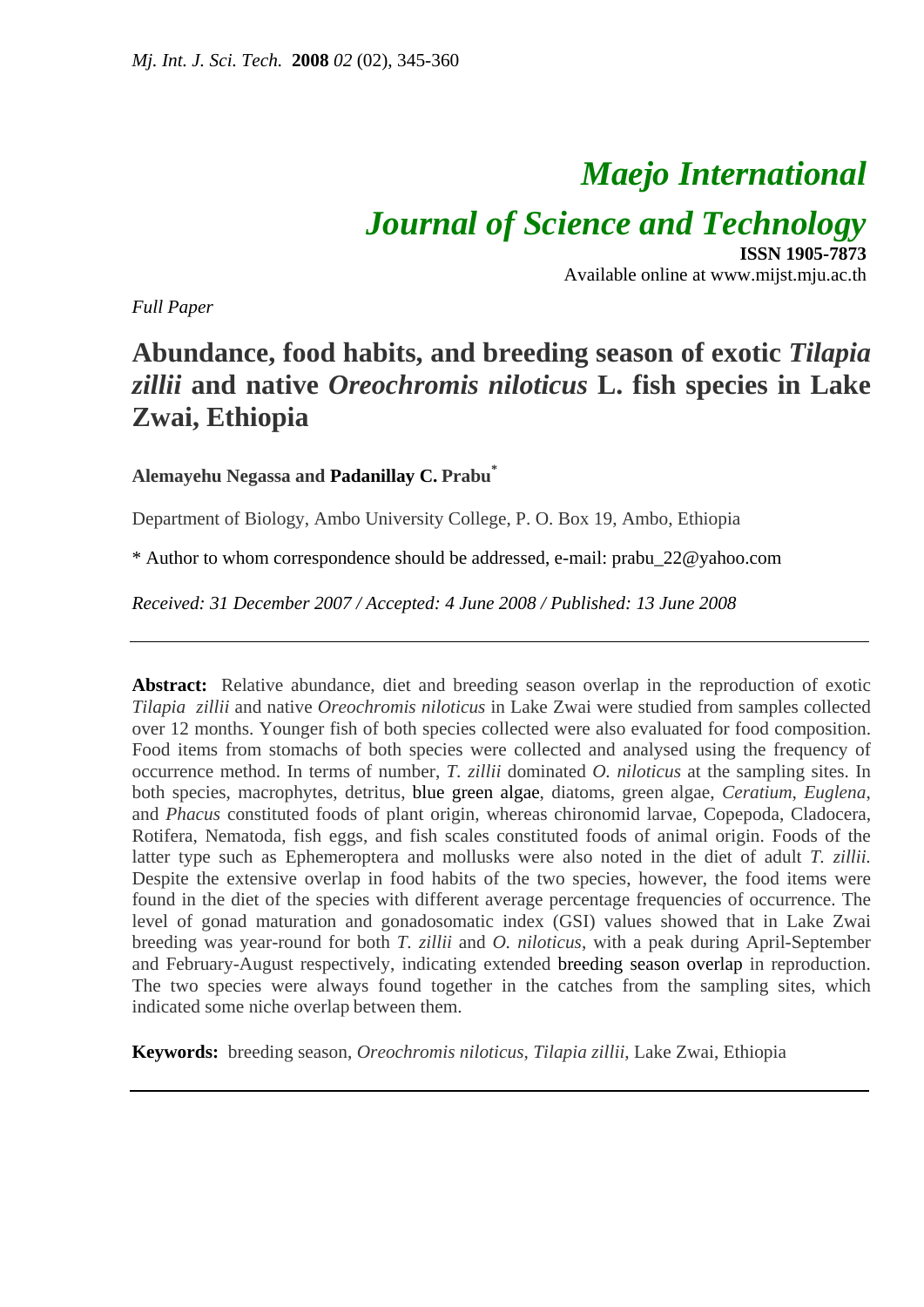#### **Introduction**

Though fishes are the most diverse among the major vertebrate groups [1], they are faced with considerable threats which are generally associated with a combination of factors summarised in the acronym HIPO (habitat destruction, introduced species, pollution, and overexploitation) [2]. As elsewhere, a number of attempts have been made to introduce exotic freshwater fish species into Ethiopia. *Tilapia zillii* is one of such species and has been particularly released into several water bodies including Lake Zwai [3]. *T. zillii* and *Oleochromis niloticus* are widely distributed and have a very wide common range. However, in East Africa while *O. niloticus* is widely distributed and supports important commercial fisheries, *T. zillii* is indigenous only to Lake Albert and Lake Rudolf.

*T. zillii* is essentially a macrophyte-feeder. The adult feeds preferentially on aquatic macrophytes and vegetable matter of terrestrial origin [4], whereas *O. niloticus* is among the many phytoplanktivorous species. and is also known to include animals in its diet consisting of zooplankton and benthic organisms like insect larvae, crustaceans, and mollusks [5]. *T. zillii* is a monogamous biparental guarder as opposed to *O. niloticus* which is a polygamous maternal mouth brooding species. It is both economically and ecologically important in the country as a whole, but its population in Lake Zwai is currently declining.

It is clear that the knowledge on the complex interaction between the fish species and the impact of introduced species on native ones is imperative for management of the ecosystem and the fisheries. Yet limited information is known about how these different species are performing in all of the water bodies in general and in Lake Zwai in particular. Accordingly, the present study was conducted to determine the status of *T. zillii* and assess its relations in feeding and breeding with the native *O. niloticus* species in Lake Zwai.

#### **Materials and Methods**

#### *Study area: Lake Zwai*

 Lake Zwai (Figure 1) is located in the most northerly part of the upper rift lakes in the country of Ethiopia. The lake is situated at  $7^0$  52' to  $8^0$  8'N latitude and 38<sup>0</sup> 40' to 38<sup>0</sup> 56'E longitude and lies at an altitude of 1636 m, with a surface area of 434  $km^2$  and mean depth of 2.5 m [6]. The lake is fed by a number of rivers, the major two being Meki and Katar, and outflows south from its southwest corner via the Bulbula River. The lake lies in a region with an almost constant semi-arid climate characterised by the rainy season period (mid-June to mid- September),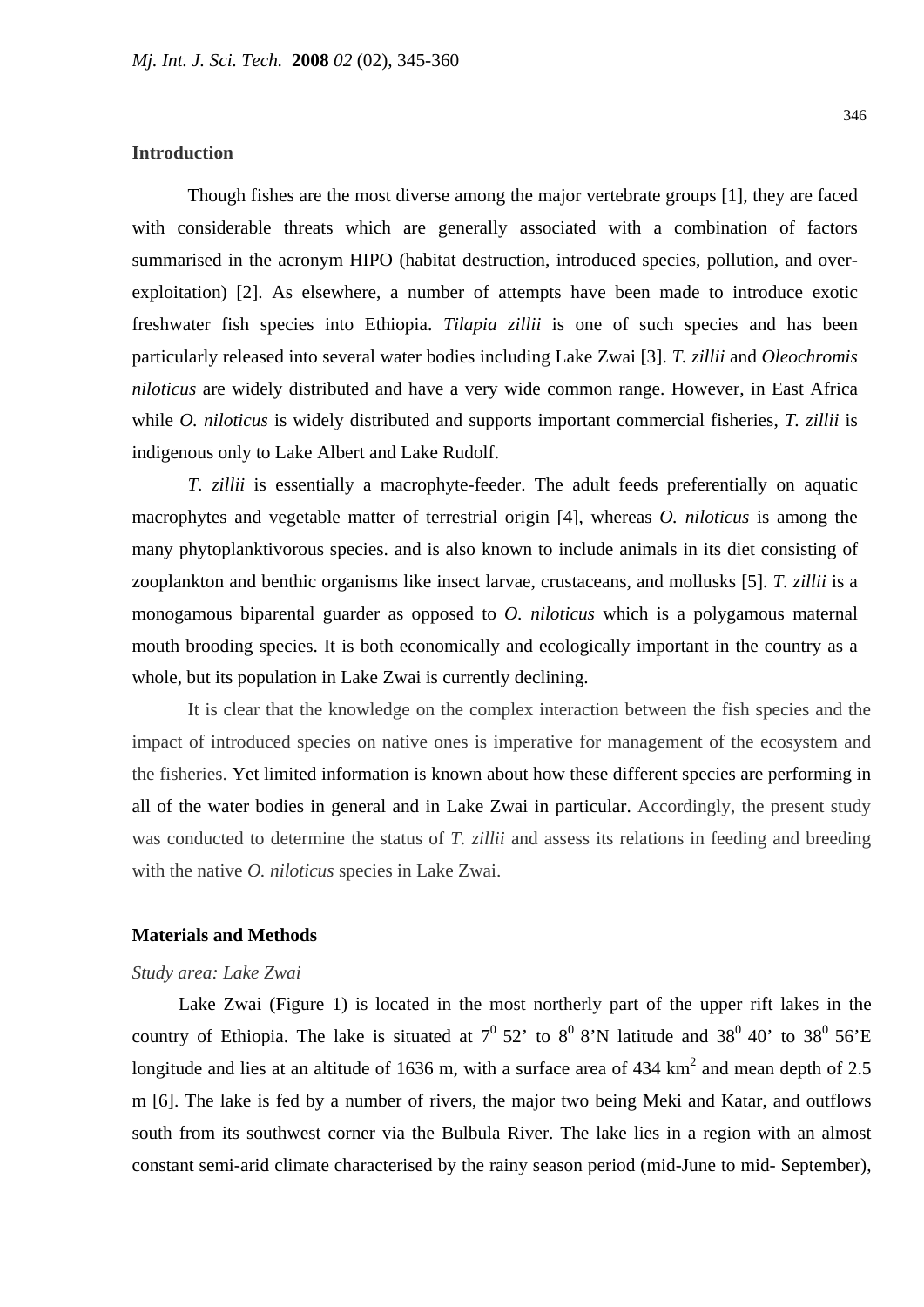the dry season period (October to February), and a "small" rainy season with occasional precipitation in March. Significant rainfall was also noted in May during the study period (Figure 2).

 The sampling sites, Edo Kontella (Site 1) and Kontella (Site 2), were located in the littoral zone at the southwestern end of the lake and characterised by extensive macrophyte vegetation and sandy substratum. The littoral zone of the lake is fringed by emergent and submergent vegetation. The most common emergent plants are *Scripus* spp*., Cyperus* spp., *Typha angustifolia*, *Paspalidium geminatum,* and *Phragmites* sp., whereas the floating and submerged vegetation is represented by *Nymphea coerulea* and *Potamogeton* spp.



**Figure 1.** Map of Lake Zwai showing the sampling sites **Figure 2.** Meteorological data of Lake Zwai during 2001

The phytoplankton community is dominated by blue-green algae, of which *Lyngbia limnetica, Microsystis aeruginosa* and *Synechococcus elongatus* are the major species in terms of biomass. The diatoms, *Melosira granulata, Navicula* spp. and *Surirella* spp., and the green algae, *Straurastrum leptocladum* and *Pediastrum boryannum* are also important. The zooplankton community of the lake is composed of cyclopoids (*Mesocyclops* spp., *Microcyclops* spp., and *Afrocyclops* spp.), cladocerans (*Diaphanosoma excisum* and *Alona davidii*), and rotifers (*Keratella* sp., *Brachionus* spp., *Filinia* spp., *Hexarthra* spp., *Lecane* spp., and *Trichocerca* spp). The bottom fauna comprises gastropod and chironomid larvae. The fish community is composed of both native and introduced species. The native species comprise *O. niloticus* and some *Barbus* species, whereas the introduced ones are *T. zillii*, *Clarias gariepinus* and *Carassius auratus*. The potential yield of all species combined is estimated to be in the range of 1,000 to 6,000 tons per year [7].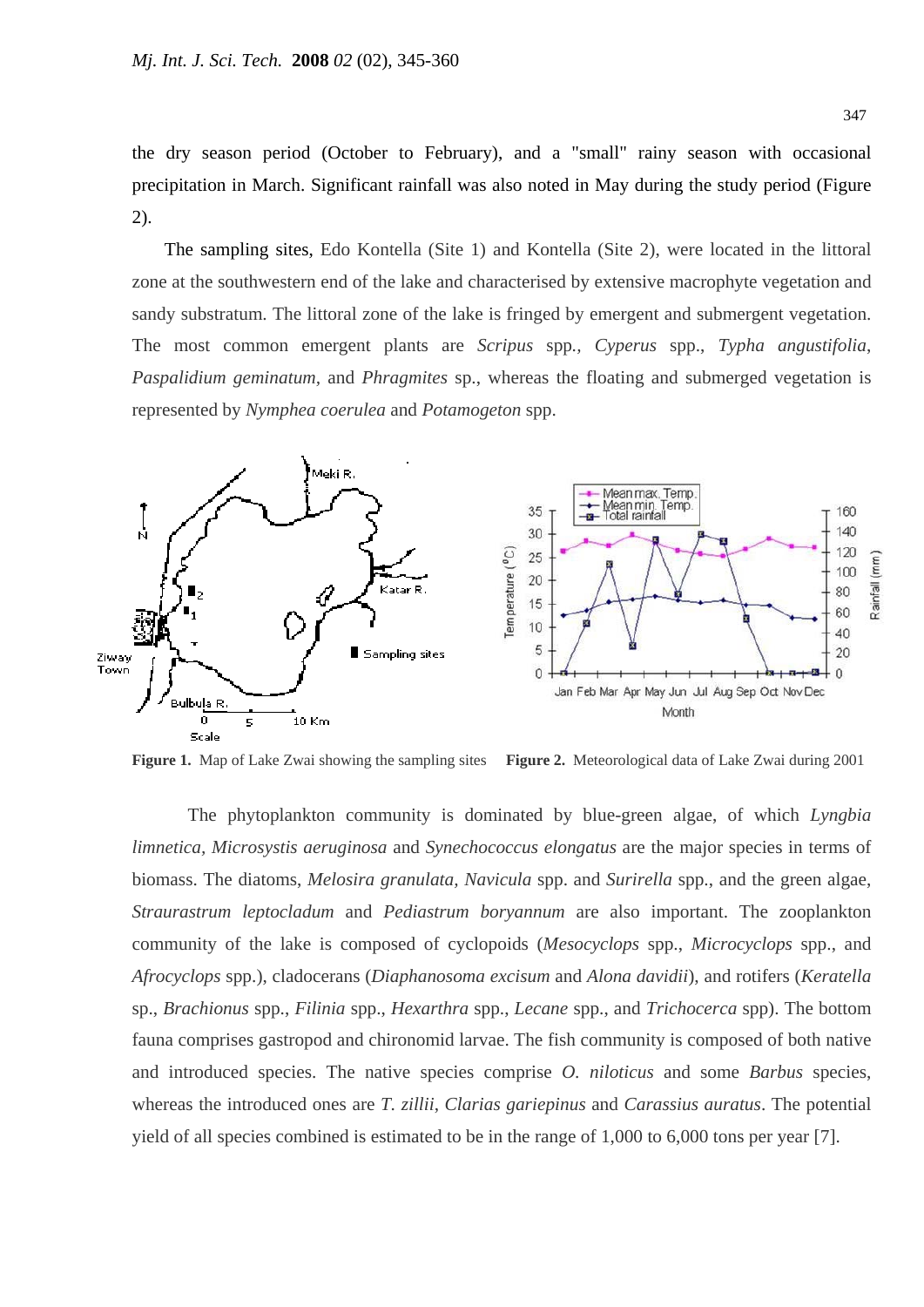#### *Collection of samples*

Adult fish samples of *T. zillii* and *O. niloticus* were collected from the two sampling sites over a twelve-month period during the year 2001 using gill nets (60 x 100 mm stretched mesh). Younger fish of both species were collected in October, November, and December 2001, in shallow waters less than 1m in depth using a 5-mm stretched mesh beach seine. Fish caught were sorted according to species and counted. The fish samples were then taken to the Zwai Fisheries Resources Development Research Center laboratory soon after capture for stomach content analysis. The stomach of each fish was removed and preserved in a plastic bag containing 5% formalin. Sex determination of each adult specimen was done through examination of the gonad, and the maturity level of the gonad was determined through visual examination following maturity keys for *T. zillii* [8] and *O. niloticus* [9]. Accordingly, five-point and six-point maturity scales were used for *T. zilii* and *O. niloticus* respectively. Each gonad was weighed to the nearest 0.1 g, and stomach samples were then transported to Addis Ababa University for further laboratory studies.

#### *Relative abundance*

The relative abundance of *T. zillii* and *O. niloticus* was estimated from catch per unit effort (CPUE) records. Catch per unit effort was recorded as the number of fish in each species caught per trap per set during the sampling occasions.

#### *Food habits*

A study on the natural food of *T. zillii* was made based on stomach contents of 703 adults (394 M and 309 F, 12.5-32 cm total length), and 150 young fish (5.5-12 cm total length). Similarly, assessment on the food of *O. niloticus* was made from stomach contents of 591 adults (291 M and 300 F, 13.5-40 cm total length)*,* and 120 young fish (6-13 cm total length). The basis for categorising *T. zillii* into two-length groups in diet study was the change in the major component of the diet, whereas in *O. niloticus* it was the association of the fish with *T. zillii*  belonging to either of the length groups in the catches. The stomach contents preserved in 5% formalin were examined either macroscopically or microscopically at several levels of magnification. The food items, excluding macrophytes and detritus, were then identified to the lowest taxonomic level possible using descriptions, illustrations, and keys from various sources [10-12]. The results were then analysed using the frequency of occurrence method in which the number of stomach samples containing one or more of a given food item was expressed as a percentage of non-empty stomachs examined.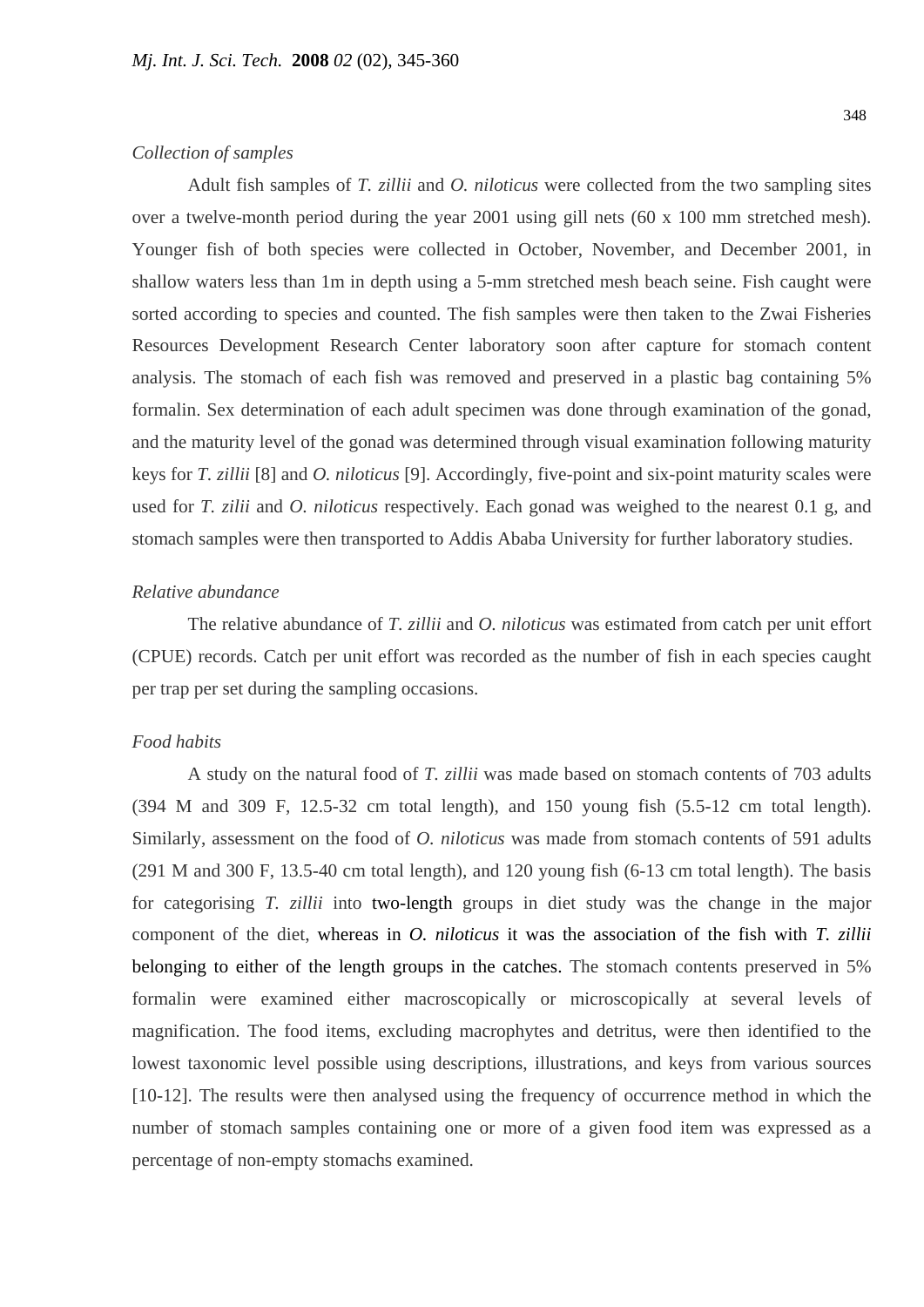#### *Breeding season*

 Breeding seasons of *T. zillii* and *O. niloticus* were determined based on the frequency of the various gonad stages identified and the gonadosomatic index (GSI) values. GSI was calculated as gonad weight as percentage of total body weight (including the gonad):

$$
GSI = \frac{Gonad wt}{Body wt} \times 100
$$

The percentage frequency of breeding fish and GSI were then plotted monthly, and the time of the year when the frequency and GSI were high was considered as the peak-breeding season for the fish.

#### **Results**

#### *Relative abundance*

Throughout the sampling periods, *T. zillii* was always more abundant than *O. niloticus* in the catches from both sampling sites in Lake Zwai (Figure 3). The former species constituted 74% and 82.8% of the total collections of 709 and 1038 fish made from Edo Kontella and Kontella respectively.

#### *Food habits*

 *Adult and young T. zilli.* Of the total 703 adult fish examined for food composition, 605 or 86% had food in their stomachs which contained diverse items of both plant and animal origins (Table 1). Foods of plant origin were made of macrophytes (unidentified) and phytoplankton belonging to blue-green algae, diatoms, and green algae. Foods of animal origin comprised chironomid larvae, copepoda (*Mesocyclopes* sp.), cladocera (*Alona* sp. and *Diaphanosoma* sp), Rotifera (*Brachionus* sp., *Keratella* sp. and *Lecane* sp.), Ephemeroptera, mollusks, and eggs and scales of unidentified fish. Other components of the diet were plant detritus and unidentified broken parts of animal body. However, these food items occurred in the diet of the fish with different average percentage frequency (Table 1).

 Of all elements of the diet of adult *T. zillii*, macrophytes were the most frequent and occurred in all of the stomachs examined. As a group, blue green algae, diatoms, green algae, and plant detritus were found in 64%, 54%, 38%, and 10% of the stomachs respectively. Among blue green algae, *Microcsysts* spp. and *Lyngbya* spp. were found to be frequent (59% and 33% of the stomachs respectively), whereas *Navicula* (48%) and *Cymbella* (15%) were the diatoms noted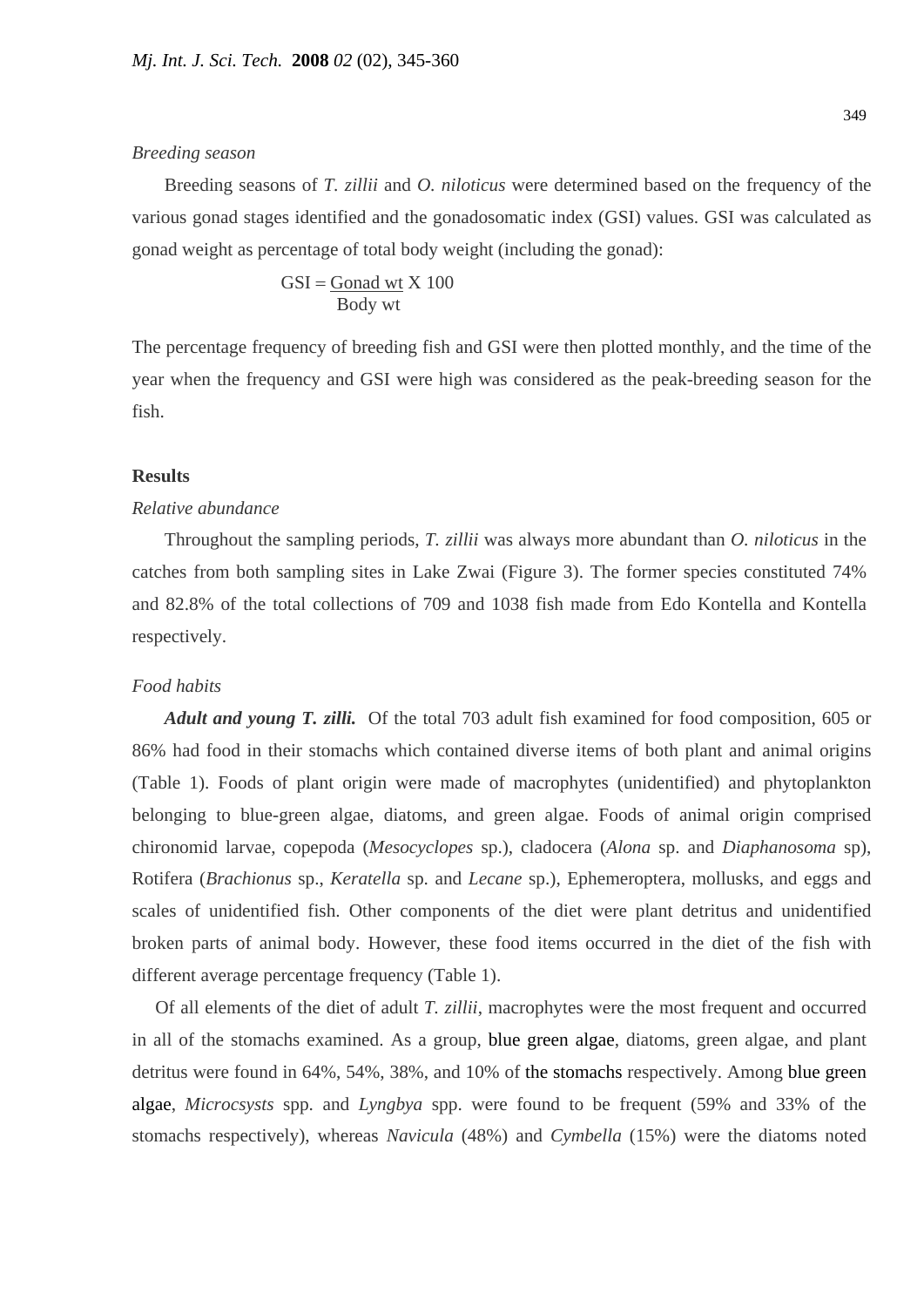with high frequency of occurrence. *Spirogyra* and *Staurastrum* were the most frequently occurring green algae, each with 16% occurrence of the stomachs examined. Among foods of



 **Figure 3.** Relative abundance of the two species at the two sites

animal origin, chironomid larvae were most frequently found (at 10% occurrence), followed by fish scales (at 5% occurrence). The other remaining components were noted to be less frequent in occurrence.

 All young *T. zillii* examined for diet composition had food in their stomachs. Analysis based on these food contents showed that the foods of this group of fish in the lake were diverse, consisting of both plants and animals (Table 1). Foods of plant origin were composed of diatoms, blue-green algae, green algae, plant detritus, macrophytes, *Ceratium*, *Phacus*, and *Euglena,*  whereas chironomid larvae, copepoda, rotifera, and fish scales formed the foods of animal origin. These food items had different frequencies of occurrence in the diet of the young fish (Table 1). As a group, diatoms, blue-green algae and green algae occurred in 96%, 86%, and 59% respectively of the total stomachs. For diatoms, *Navicula* (84%), *Rhopalodia* (78%) and *Cymbella* (59%), and for blue-green algae, *Microcsysts* (91%), *Lyngbya* (55%) and *Oscilatoria* (54%) were the most frequent food items. Among green algae, *Scenedesmus* (32%) and *Closterium* (21%) were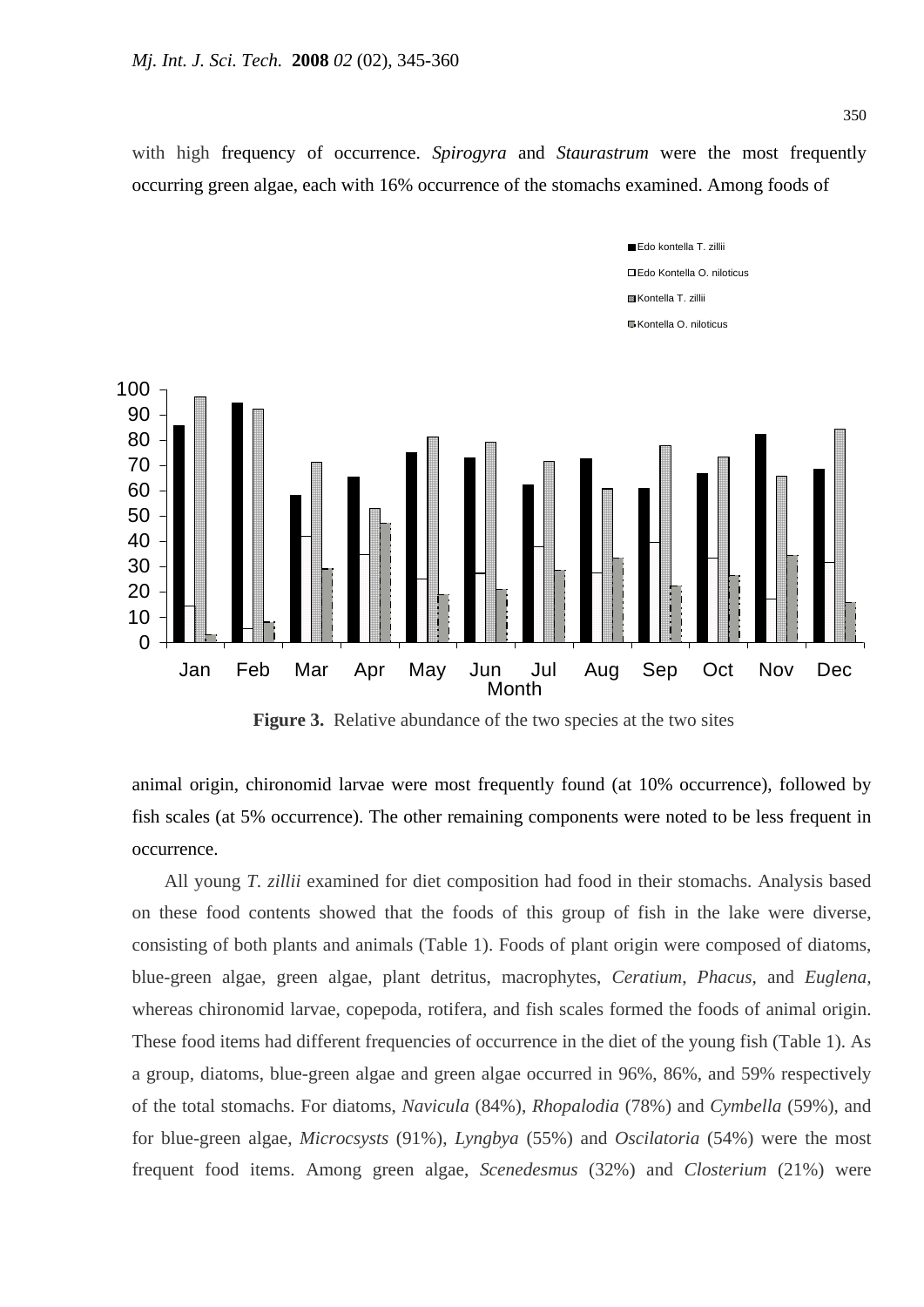relatively frequent. Plant detritus were found at 83% and macrophytes at 40% of the stomachs. Of animal-originated food components, chironomid larvae occurred at 58% of the stomachs examined and the rest were less frequent.

**Table 1.** List of food items identified in the stomachs of adult and young *T. zillii* and *O. niloticus* collected from Lake Zwai during the year 2001 with their percentage frequency range of occurrence (% occurrence). Number in parenthesis indicates average value.

|                         | % Occurrence $(T. zillii)$ |                   | % Occurrence ( <i>O. niloticus</i> ) |               |
|-------------------------|----------------------------|-------------------|--------------------------------------|---------------|
| Food category           | Adult                      | Young             | Adult                                | Young         |
| A. Macrophytes          | 100                        | $35-65(40)$       | $11-100(84)$                         | $2-42(11)$    |
| <b>B.</b> Phytoplankton |                            |                   |                                      |               |
| i. Cyanophyta           | $12-100(64)$               | 78-92(86)         | 100                                  | 100           |
| Anabaena                | $0-51(18)$                 | $16-47(32)$       | $5-95(58)$                           | $45 - 50(48)$ |
| Anabaenopsis            | $-$                        |                   | $0-11(6)$                            |               |
| Chrococcus              | $0-9(7)$                   | $0-12(8)$         | $\overline{10-71(46)}$               | $45 - 55(50)$ |
| Gloeocapsa              | $0-2(0.4)$                 | $0-8(4)$          | $0-7(1)$                             |               |
| Lyngbya                 | $2 - 52(33)$               | $47 - 63(55)$     | 48-100(89)                           | $55 - 68(62)$ |
| Merismopedia            | $0-27(11)$                 | $21 - 34(28)$     | $0 - 80(33)$                         | $33 - 75(74)$ |
| Microcsysts             | $12 - 100(59)$             | 84-92(91)         | $97 - 100(100)$                      | 100           |
| Oscillatoria            | $0-40(33)$                 | 39-89(54)         | 33-100(89)                           | $20 - 64(62)$ |
| Spirulina               | $0-5(1)$                   | $0-8(3)$          | $0-16(4)$                            | $0-5(1)$      |
| ii. Bacillarophyta      | $2 - 82(54)$               | 84-100(96)        | 100                                  | 95-100(98)    |
| <b>Achnanthes</b>       | $0-5(0.4)$                 | $0-61(25)$        | $0-84(30)$                           | $32 - 45(38)$ |
| Amphora                 |                            |                   |                                      | $0-5(2)$      |
| Cyclotella              | $8-28(11)$                 | $5 - 39(30)$      | $5-43(22)$                           | $0-5(2)$      |
| Cymbella                | $5 - 36(15)$               | $5 - 71(59)$      | $19-91(66)$                          | $73-75(74)$   |
| Denticula               |                            | $0-9(5)$          | $0-21(9)$                            | $5 - 23(14)$  |
| Frustulia               | $-$                        | $0-13(7)$         | $0-33(11)$                           | $14 - 20(17)$ |
| Gomphonema              | $0-4(0.2)$                 |                   | $0-89(44)$                           | $36 - 45(40)$ |
| Navicula                | $4 - 84(48)$               | $63-97(84)$       | $40-100(75)$                         | $60-91(76)$   |
| Nitzschia               | $2 - 8(2)$                 | $8 - 32(18)$      | $0-33(12)$                           | $18 - 60(24)$ |
| Opephora                | $0-3(0.4)$                 | $--$              | $0-89(16)$                           | $0-6(2)$      |
| Pinullaria              | $-$                        | $-$               | $0 - 89(33)$                         | 28-85(36)     |
| Rhoicosphenia           | $2-9(4)$                   | $0-8(4)$          | $0-20(5)$                            |               |
| Rhopalodia              | $8-41(10)$                 | 47-87(78)         | $0-80(29)$                           | 86-90(88)     |
| Surirella               | --                         | $8-11(9)$         | $0-16(10)$                           | $10-18(14)$   |
| Synedra                 | $6-18(13)$                 | $\qquad \qquad -$ | $0-98(61)$                           | $0-50(16)$    |
| iii. Chlorophyta        | $13 - 83(38)$              | $58 - 61(59)$     | 87-100(96)                           | 100           |
| Ankistrodesmus          | $2-6(2)$                   | $-$               | $0-53(18)$                           | $9 - 35(21)$  |
| <b>Botryococcus</b>     | $2 - 8(2)$                 | $-$               | $0-41(14)$                           | $0-9(5)$      |
| Coelastrum              | $2-12(6)$                  | $0-8(5)$          | $0-29(4)$                            | $0-14(7)$     |
| Closterium              | $2 - 24(8)$                | $16-26(21)$       | $0-67(23)$                           | $9 - 50(28)$  |
| Cosmarium               | $2 - 6(3)$                 | $2-5(3)$          | $0-58(20)$                           | $10-18(14)$   |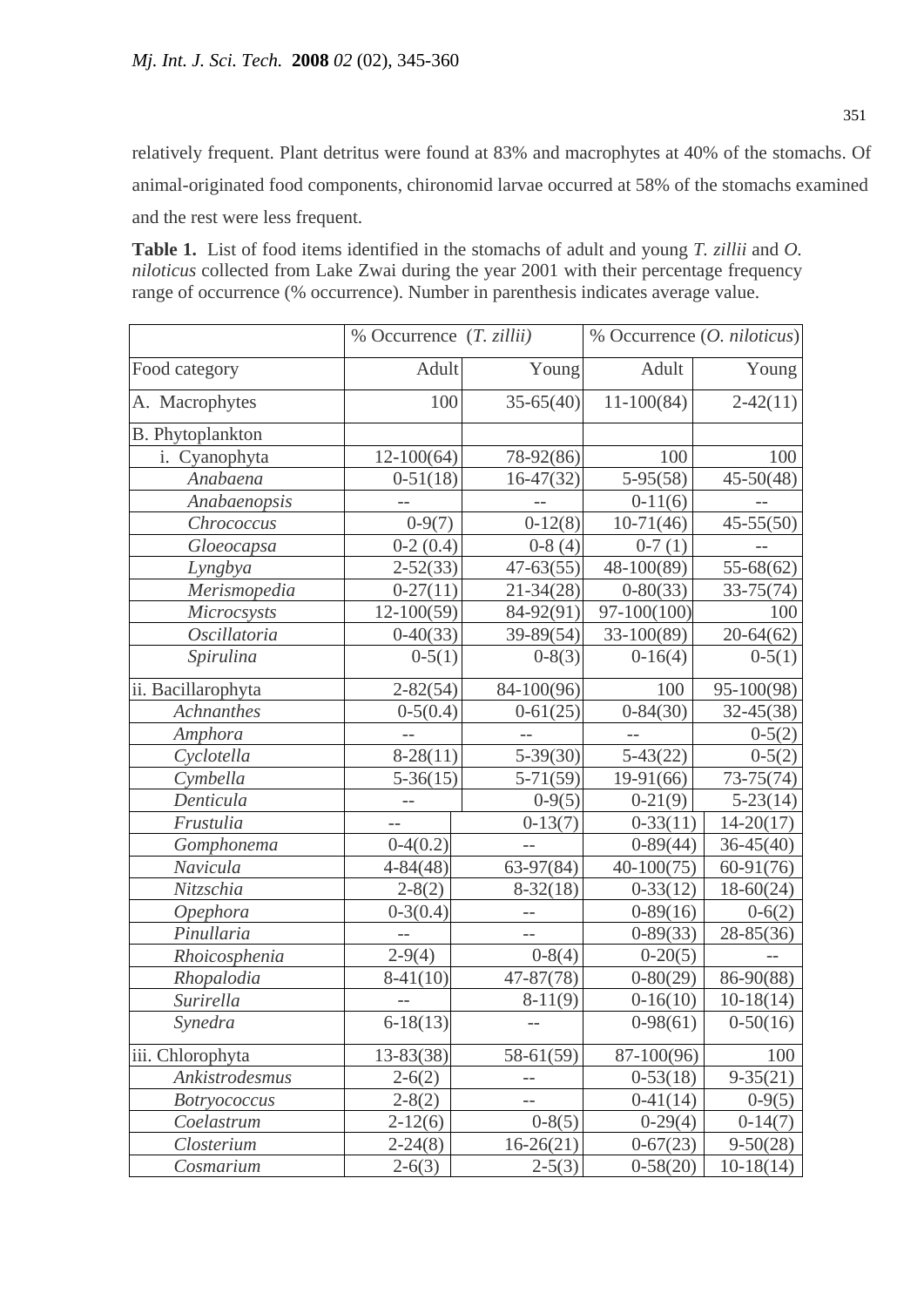| Euastrum             | $0-8(2)$     | $0-3(1)$      | $0-32(9)$    | $0-14(7)$     |
|----------------------|--------------|---------------|--------------|---------------|
| Pediastrum           | $2-19(4)$    | $0-3(2)$      | $0-84(46)$   | $27 - 30(28)$ |
| Scendesmus           | $2 - 23(6)$  | $24 - 39(32)$ | $10-87(71)$  | $60 - 82(71)$ |
| Selenastrum          |              |               | $0-16(2)$    |               |
| Spirogyra            | $4-26(16)$   | $5-12(10)$    | $5-95(41)$   | $5-41(24)$    |
| Staurastrum          | $2 - 71(16)$ | $0-13(10)$    | $0-84(36)$   | $75 - 77(76)$ |
| Tetradron            | $0-3(0.2)$   |               |              |               |
| C. Detritus          | $2 - 37(10)$ | 20-88(83)     | $0-38(9)$    | $0-15(11)$    |
| D. Chironomid larvae | $2 - 48(10)$ | $39 - 68(58)$ | $0-14(3)$    | $0-9(5)$      |
| E. Zooplankton       |              |               |              |               |
| Copepoda             | $0-3(1)$     | $0-4(3)$      | $0-50(8)$    | $0-5(2)$      |
| Cladocera            | $0-4(0.6)$   |               | $0-20(4)$    |               |
| Rotifera             | $0-2(0.9)$   |               | $0-43(13)$   | $0-13(2)$     |
| F. Others            |              |               |              |               |
| Ceratium             | $0-29(8)$    | $0-12(4)$     | $0-27(7)$    | $0-8(3)$      |
| Euglena              | $0-5(1)$     | $0-2(0.3)$    | $0-47(14)$   | $27 - 35(31)$ |
| Phacus               | $0-2(0.2)$   | $(0-0.2)$     | $0 - 63(17)$ | $23 - 25(24)$ |
| Nematoda             | $0-3(0.4)$   |               |              | $0-5(1)$      |
| Ephemeroptera        | $0-4(0.4)$   |               |              |               |
| Molluscs             | $0-8(0.4)$   |               |              |               |
| Fish egg             | $0-5(0.6)$   |               | $0-10(0.8)$  |               |
| Fish scale           | $0-9(5)$     | $10-16(13)$   | $0-8(2)$     | $4-5(5)$      |
| Unidentified species | $0 - 6(0.8)$ |               |              |               |

 *Adult and young O. niloticus***.** Adult *O. niloticus* in Lake Zwai was found to utilise quite a wide range of food material particularly phytoplankton which were distributed among three major groups consisting of blue-green algae, diatoms and green algae (Table 1). The blue green algae consisted mainly of *Microcsysts* (100% ocurrence), *Lyngbya* (89%) and *Oscillatoria* (49%). Occurrence of the green algae was noted to be 41% for *Spirogyra* and 36% for *Staurastrum*, while *Navicula* (75%), C*ymbella* (66%) and *Synedra* (61%) were among those of the diatoms that were frequent*.* Macrophytes, plant detritus, *Ceratium*, *Phacus*, and *Euglena* were also noted to be among the components of the diet. Foods of animal origin included chironomid larvae, crustacea (Copepoda and Cladocera), Rotifera, and fish scales.

 The diet of young *O. niloticus* in the lake was very similar to the food items of the adults both in terms of food composition and diversity and included blue-green algae, diatoms, green algae, plant detritus, *Ceratium*, *Euglena,* and *Phacus* (Table 1). Foods of animal origin were encountered and consisted of chironomid larvae, Copepoda*,* Cladocera*,* Rotifera*,* Nematoda, and fish scales. The blue-green algae (100% *Microcsysts*, 62% *Lyngbya* and 50% *Chrocoocus*), the green algae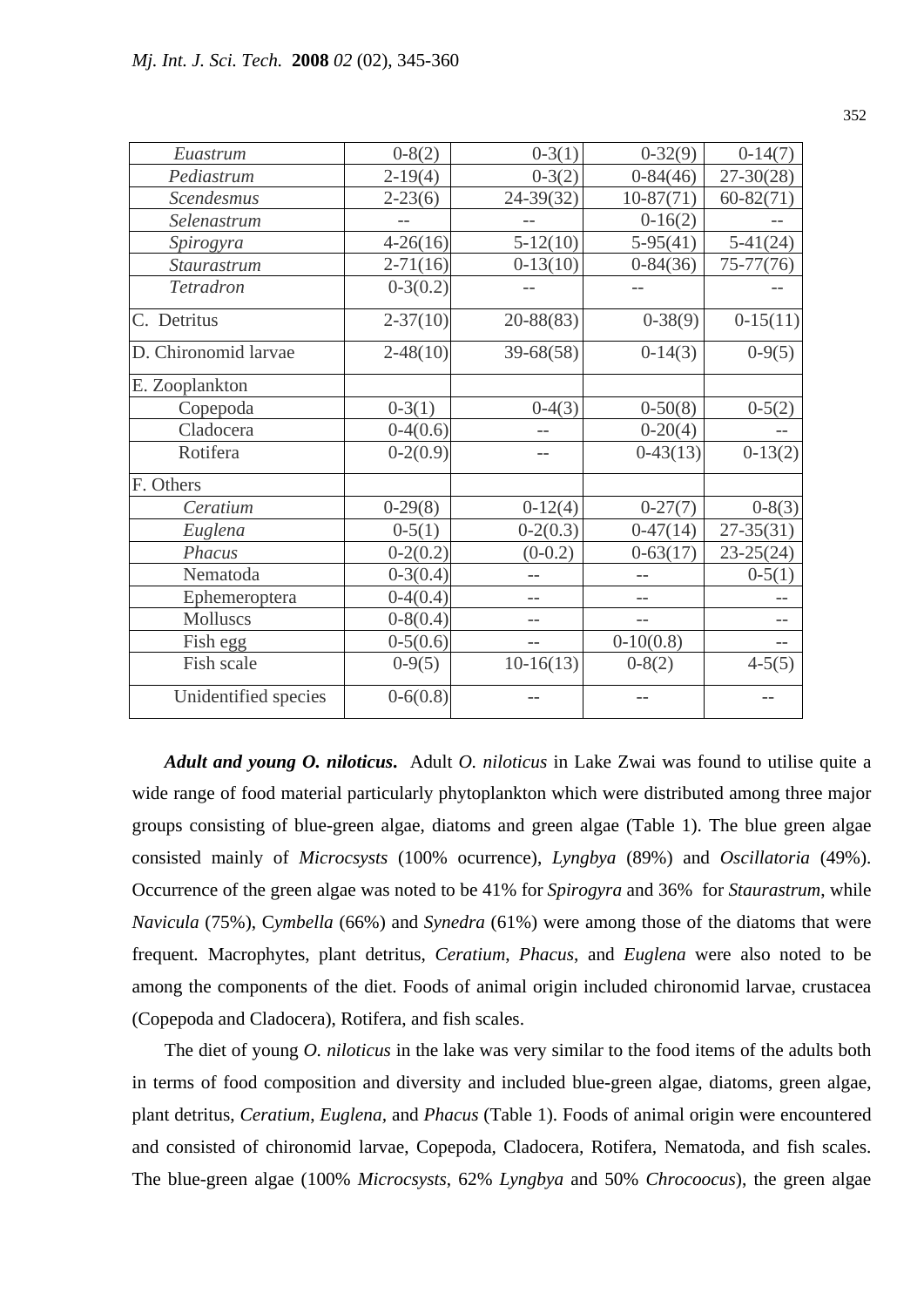(76% *Staurastrum* and 71% *Scenedesmus*), and the diatoms (88% *Rhopalodia,* 76% *Navicula* and 74% *Cymbella*) were items with high frequency of occurrence. These food items were numerically more important in the diet.

#### *Breeding season of T. zillii and O. niloticus*

Monthly variation of GSI of both sexes was evident for *T. zillii* (Figure 4) as well as for *O. niloticus* (Figure 6). The mean monthly GSI  $\pm$  SE of female *T. zillii* ranged from  $0.32 \pm 0.02$  (in January) to  $3.58 + 0.31$  (in August), while that of the males ranged from  $0.15 + 0.02$  to  $0.34 +$ 0.04. *T. zillii* had its highest GSI values from February to September, while lower values were recorded between October and January. The percentage of mature females and males ranged from 5-68% and 6-76% respectively, with high values between April and September (Figure 5).



**Figure 4.** Gonadosomatic index (mean  $\pm$  SE) of *T. zillii* (A: female, B: male) in Lake Zwai during 2001

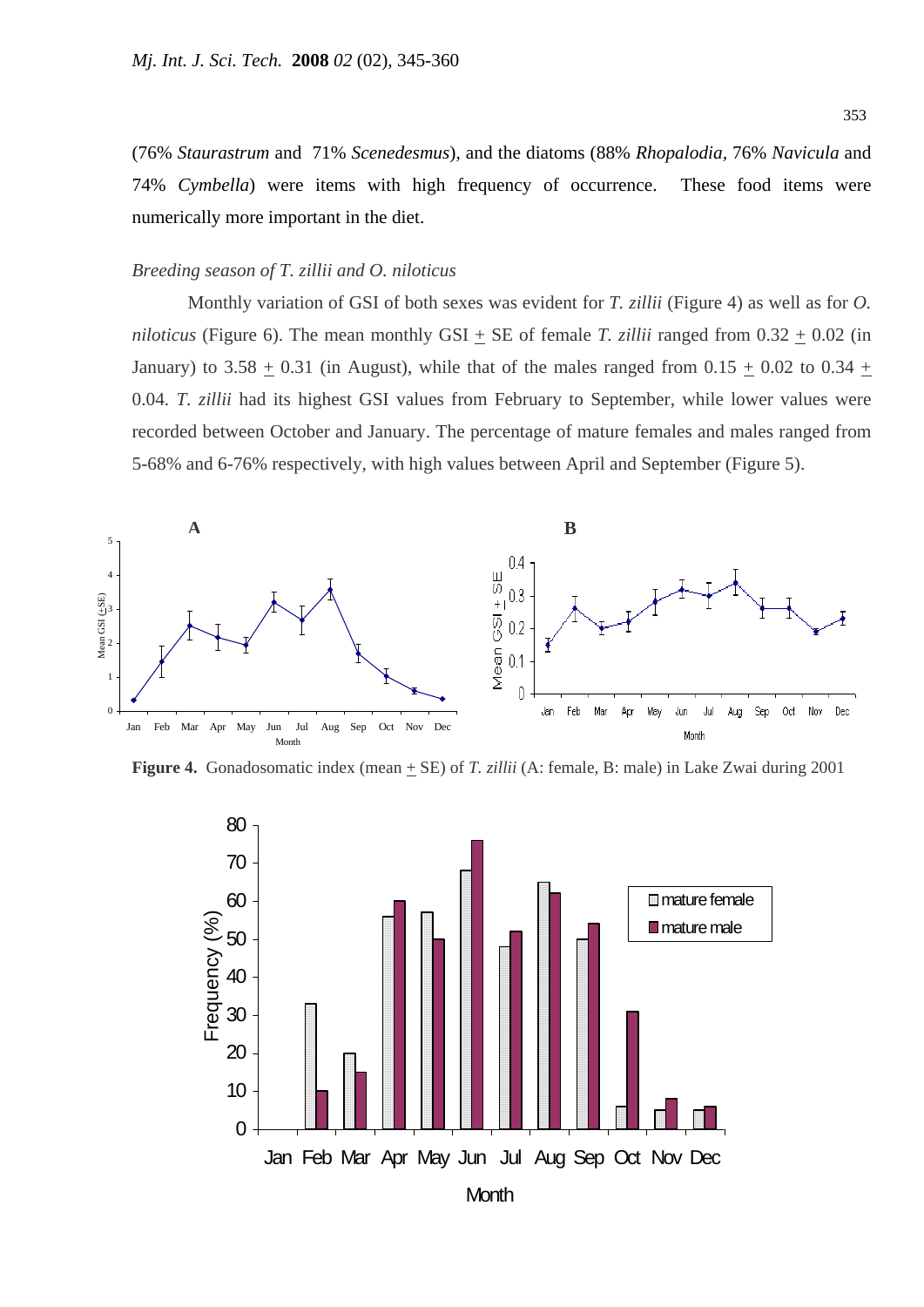#### **Figure 5.** Percentage of mature female and male *T. zillii* in Lake Zwai during the year 2001

In *O. niloticus* the mean monthly GSI + SE of females ranged from  $0.30 + 0.03$  (in October-November) to  $2.02 + 0.46$  (in August), whereas that of males ranged from  $0.09 + 0.01$  (in September-December) to  $0.50 + 0.10$  (in May and August). High GSI values extended from February to August, whereas low GSI values were recorded between September and January (Figure 6). The percentage of mature females and males ranged from 3-42% and 3-45% respectively, with higher values between February and August (Figure 7).



**Figure 6.** Gonadosomatic index (mean  $\pm$  SE) of *O. niloticus* (A: female, B: male) in Lake Zwai during 2001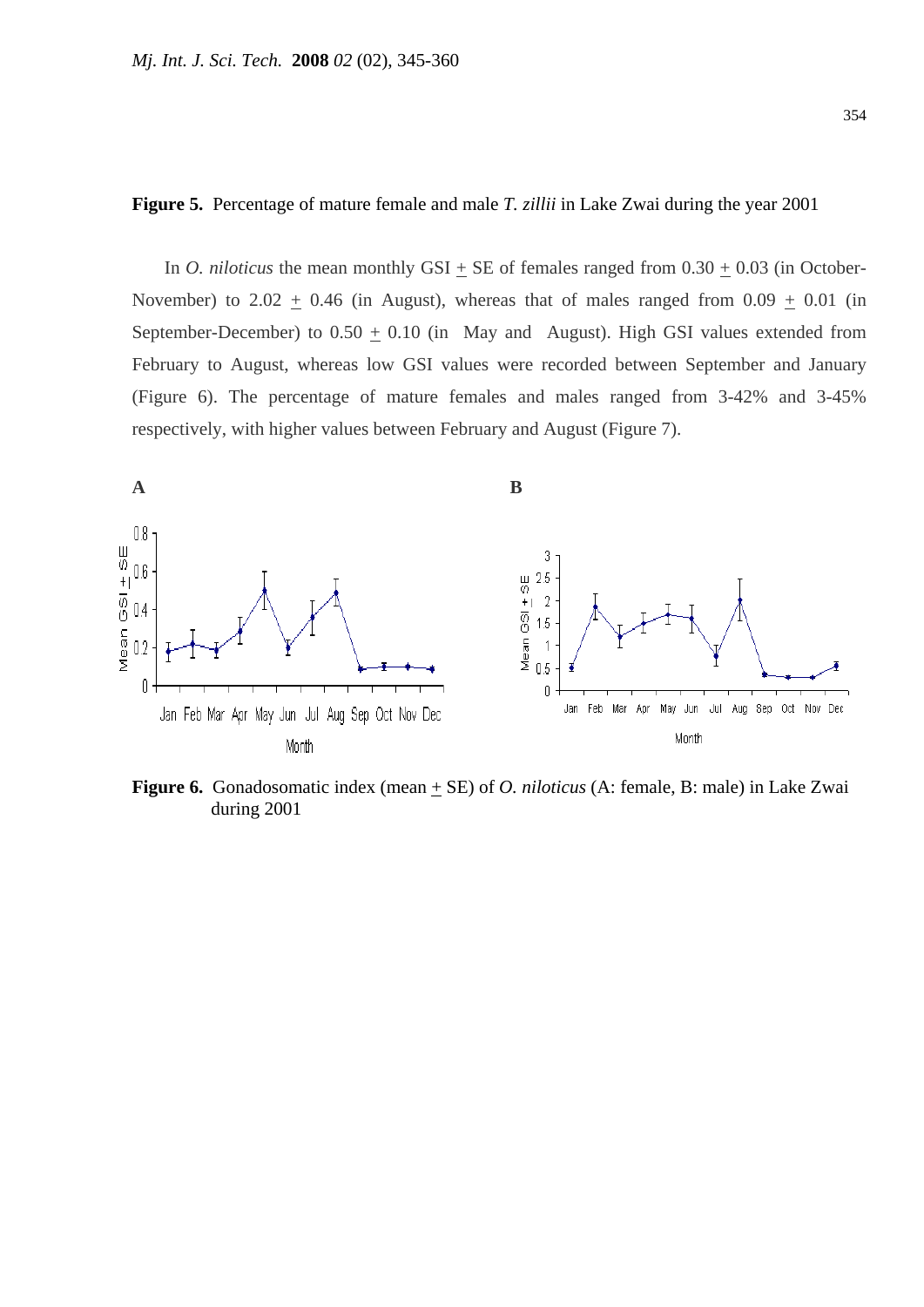

**Figure 7.** Percentage of mature female and male *O. niloticus* in Lake Zwai during 2001

 From the above observations it was evident that the reproduction of *T. zillii* and *O. niloticus* in Lake Zwai was continuous throughout the year and was most active between April-September and February-August respectively.

#### **Discussion**

At the sampling sites in Lake Zwai, *T. zillii* regularly appeared in the catches during the sampling periods. The fish were also noted to be present in many places around the shallow marginal water of the lake, which indicated that this particular species has successfully established itself in the lake. *O. niloticus*, however, was always associated with *T. zillii* in the catches, including the ones with mature gonads from both species, which indicated a niche overlap. Young fish of the two species were also found together in collections employing beach seine net. Results from catch per unit effort records indicated that *T. zillii* was more abundant than *O. niloticus* (Figure 3). On the contrary, *T. zillii* was rarely encountered in the catches far from the lakeshore. Thus, the catch records from the sampling sites alone may not reflect the exact abundance of the species in the whole lake.

*T. zillii* was observed to be more dependent on shoreline habitat compared to *O. niloticus,*  and differences in the distribution of the species in the lake might be due to their habitat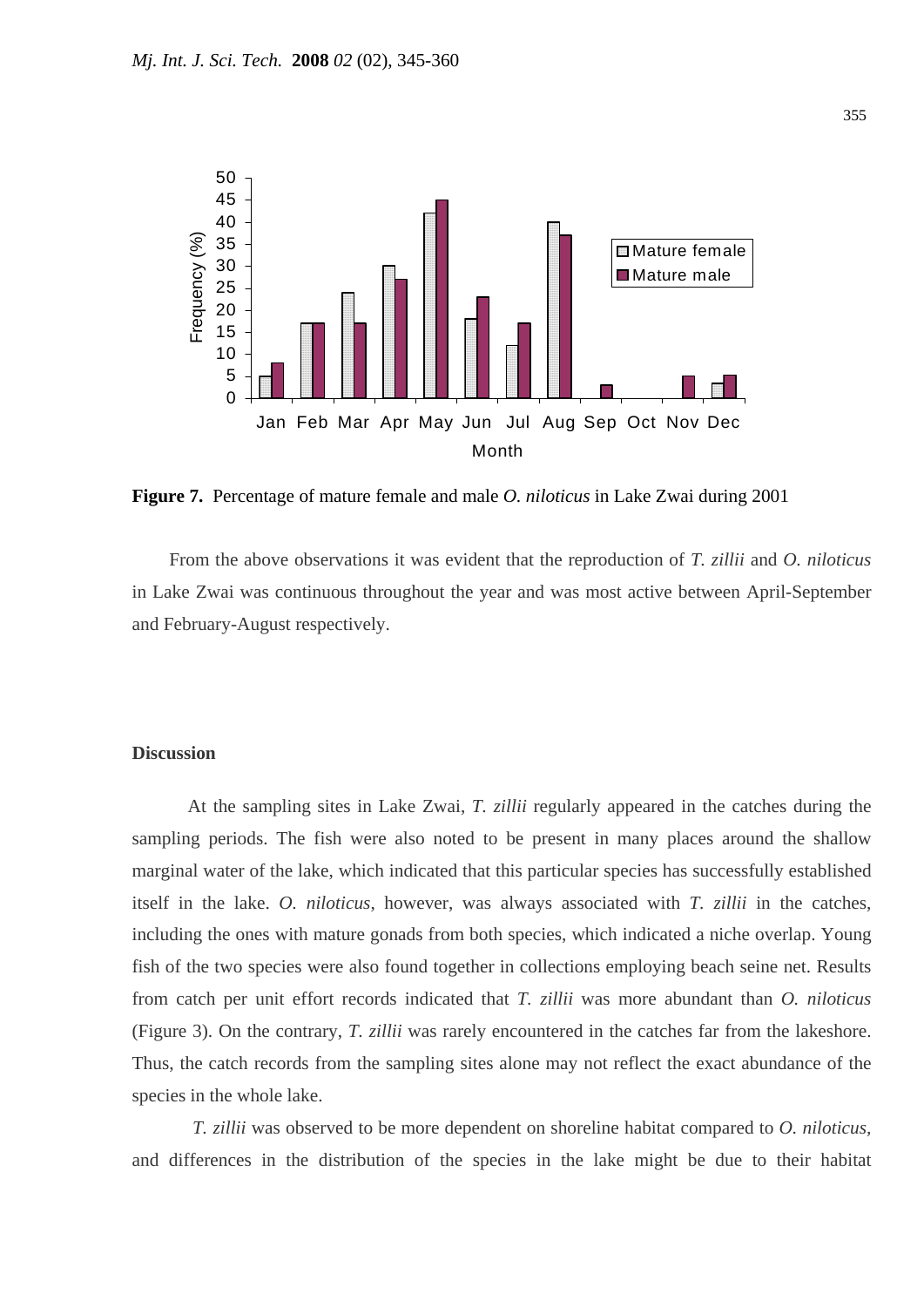preferences. This is in agreement with the findings conducted in Lake Victoria [13]. McConnell [14] also pointed out that substrate-spawners with macrophyte feeding habit (e.g. *T. zillii*) are more dependent on shoreline habitat than are the mouth brooders with their microphagous feeding and more pelagic habitat, (e.g. *O. niloticus*), especially in waters rich in plankton. Thus, *T. zillii* may be an important component of the Zwai ecosystem because of its abundance in shallow waters as required by spawning fish including *O. niloticus*.

Stomach content analysis based on the occurrence method showed that both *T. zillii* and *O. niloticus* exploited diverse food sources of both plant and animal origins (Table 1). Similar findings have been reported for the two species in Lake Victoria [13] and Nile canal [15]. Nevertheless, foods of plant origin were the major components of the diet in both species and comprised macrophytes, plant detritus, and phytoplankton consisting of blue-green algae, green algae, diatoms, C*eratium*, *Phacus,* and *Euglena.* On the other hand, chironomid larvae, Ephemeroptera, mollusks, Copepoda, Cladocera, Rotifera, and eggs and scales of unidentified fish were foods of animal origin. Of these, Ephemeroptera, mollusks and unidentified animal pieces of larger size were noted exclusively in the diet of adult *T. zillii*.

 Though not quantified, the diet of *T. zillii* in Lake Zwai varied depending on the size of the fish as the adult chiefly fed on macrophytes and the young on phytoplankton. This may be due to difference in the degree of development of the feeding organs and the habitat occupied by the fish. Philipart and Ruwet [4] also reported the variation in the feeding regime of fish species depending on size, age and the microhabitat occupied by the fish in a given water body.

 In adults, higher plant tissues including large portions of roots, leaves and stems of aquatic vegetation and seeds occurred in all of the stomachs examined. Several authors [5,13,15] also reported that *T. zillii* feeds essentially on plant materials, which is consistent with the present observation, in which blue-green algae, diatoms, and green algae were found in 64%, 54%, and 38% respectively of the stomachs examined. These items were also reported to be ingested by the fish from Lake Quarun [16], Lake Kinnert [17], and Nile canal [15]. The occurrence of planktonic material in the guts of fish with no filter feeding mechanism, as is the case in *T. zillii*, is a strange phenomenon. However, Welcomme [13] suggested that the source of planktonic material in the diet of *T. zillii* in Lake Victoria was a flocculent deposit offshore.

 Adult *T. zillii* were also known to ingest benthic invertebrates [16], insect larvae and crustacea [15] in other water bodies, and the observation from Lake Zwai also supports this findings. The occurrence larger animals like mollusk in the diet of adult *T. zillii*, but not *O. niloticus*, may be due to the relatively greater tendency of the former species to exploit animal foods, whereas their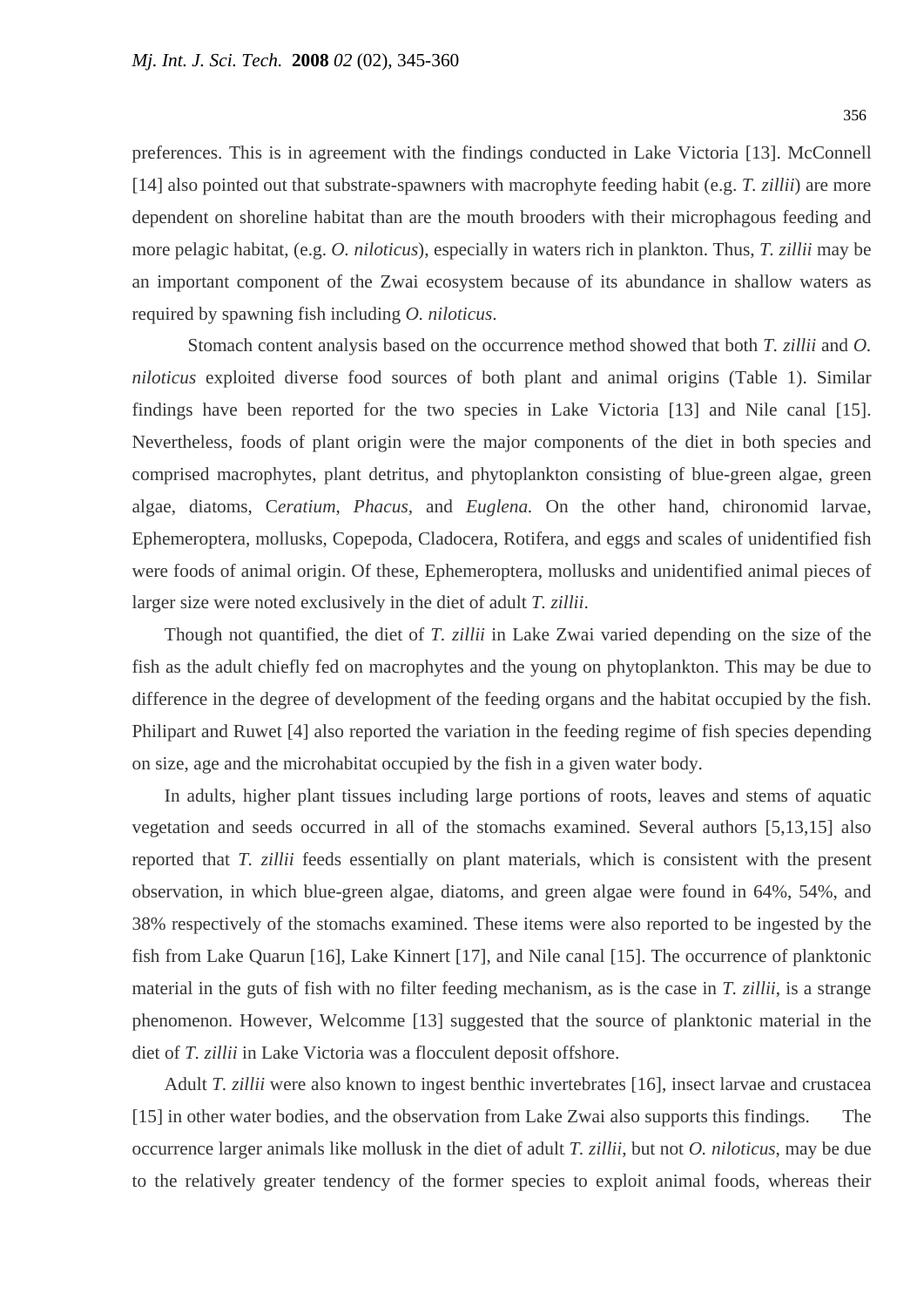exclusion from the diet of young ones may be attributed to prey-predator size relationship. Abdel-Malek [16] also associated to the change in composition of the diet as the fish grows with an increase in the minimum size of the organism eaten. Diet composition of young *T. zillii* in Lake Zwai was similar to what has been reported [8] for Lake Quarun for fish whose total length ranged from 4.5-9 cm.

From analysis using the frequency of occurrence and personal observations on the abundance of the food items, it was clear that phytoplankton (blue greens, diatoms and greens) were the principal foods of both adult and young *O. niloticus* in the length range considered. Previous reports of some Ethiopian rift valley lakes including Zwai also showed that adult *O. niloticus* mainly feeds on phytoplankton [17-18]. On the other hand, juvenile *O. niloticus* was known to be an omnivore feeding on algae, zooplankton and insect larvae [19]. These reports further stated that young *O. niloticus* in the length range considered in the present study feeds primarily on phytoplankton. Thus, the food composition of young *O. niloticus* in the present observation (mainly phytoplankton) could have resulted from a possible ontogenetic diet shift.

Analysis of the food habits of *T. zillii* and *O. niloticus* in Lake Zwai revealed extensive diet overlap (Table 1). However, the food items utilised by both species varied in their contribution to the diet. There was a clear tendency for adult *T. zillii* to feed mainly on macrophytes while phytoplankton was found to be the principal food of young *T. zillii* and *O. niloticus* (adult and young). This observation is contrary to the conclusion by Bowen [20] who stated that tilapias in general feed on any food particle small enough to pass through the esophagus. Consequently, the diet overlap between adult *T. zillii* and the remaining groups (young *T. zillii* and *O. niloticus* in both length groups) might be moderated by their food preferences.

On the other hand, differences in feeding site and habitat could be important for resource partitioning between adult *O. niloticus* and the young of both species. The preferred habitat of adult *O. niloticus* is the pelagic zone and that of the young is the lakeshore. Ribbink et al. [21] emphasised the importance of feeding site to resource partitioning rather than the foods they take in coexisting related species of cichlids in the African Great Lakes. Nevertheless, the young of both *T. zillii* and *O. niloticus* having a similarity in diet preference were found to share similar habitat as they were collected together from the same fishing ground. Thus, spatial relation and overlap in the major diet of the young of *T. zillii* and *O. niloticus* indicate possible competition for food resources.

The seasonal variation in GSI and percentage of mature fish of both sexes of *T. zillii* (Figures 4-5) and *O. niloticus* (Figures 6-7) was quite apparent. The seasonal pattern of gonad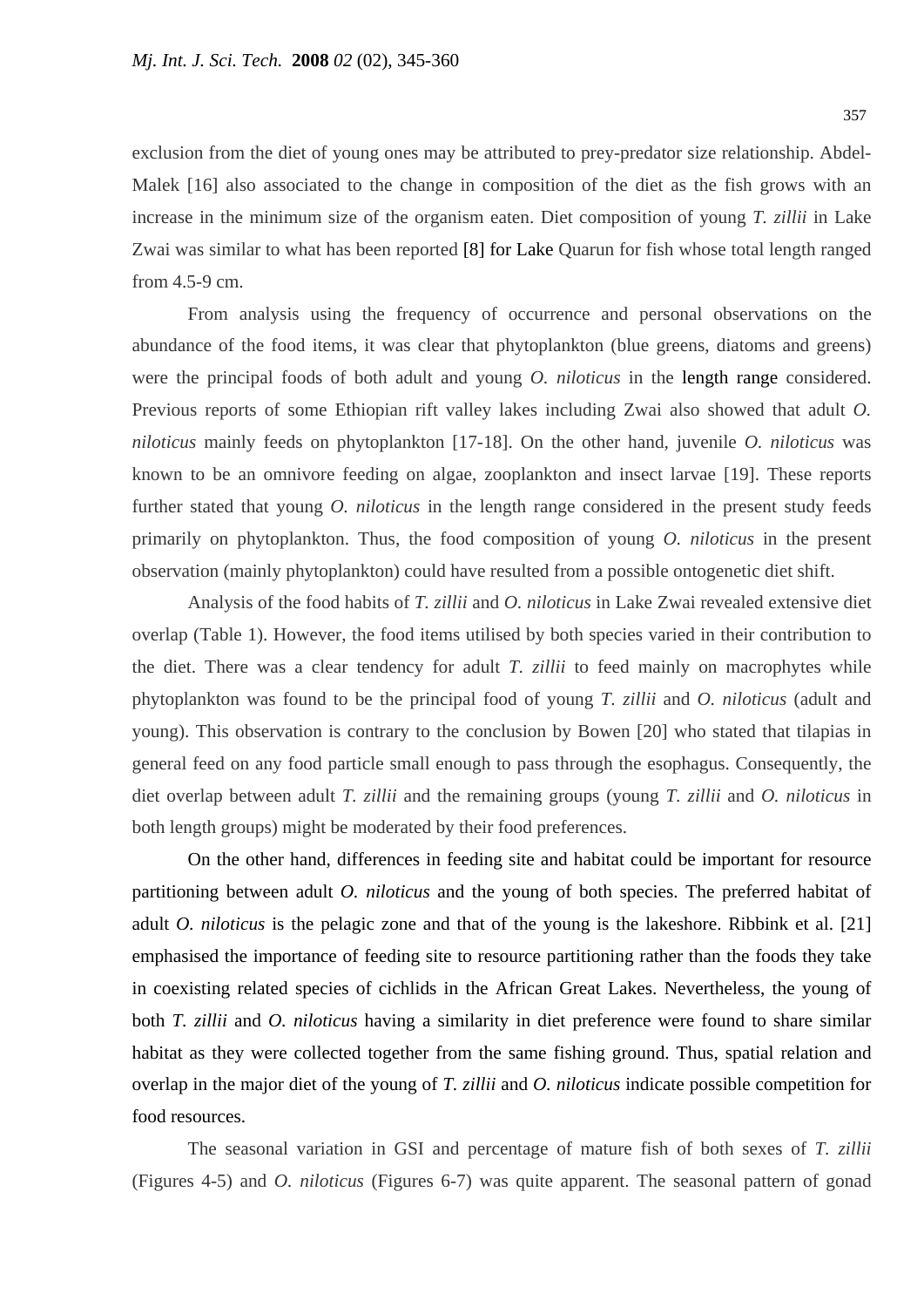development and variation in percentage of mature fish of both sexes were more or less similar for *T. zillii* and *O. niloticus*. Indeed, fish with well-developed gonads and mature eggs in both species were noted almost throughout the year. GSI values and percentages of mature fish indicated that breeding in both species was year-round with its peak during April-September for *T. zillii* and February-August for *O. niloticus.*

The presence of breeding fish in Lake Zwai throughout the year may be attributed to the low seasonal fluctuation in temperature and photoperiod (Figure 2). It is a well-established fact that in the tropics seasonal fluctuation in temperature and photoperiod is generally very low and this might be favourable for fish species to spawn any time of the year. The annual peaks of reproductive activity in both species are coincident with the rainy season (Figure 2). With the advent of the rainy season the lake level rises and due to the flooding of landl nutrients are flushed into the lake. As a result, habitat and food resource for fish expand greatly and this may trigger reproduction. McConnell [14] also concluded that breeding among tilapias often occurs sporadically year-round but has a distinct peak just before or at the onset of the rainy season, which is in accordance with the present findings. Rainfall increases production [22] and water level, which in turn provides suitable spawning grounds for adults, and feeding and nursery grounds for the young [23].

#### **Conclusions**

The level of gonad maturation and mean gonadosomatic index (GSI) values indicated extended breeding season overlap in reproduction between *T. zillii* and *O. niloticus.* The reproduction of young fish that share similar habitat by the two species during similar seasons might have had some effect on the population of *O. niloticus* due to possible competition on nursery grounds. Such phenomenon, in which the young of *T. zillii* were introduced into Lake Victoria, has displaced the young of a native tilapia species from crucial nursery areas, causing a severe decline in the native species. The competitive interaction in feeding and on nursery grounds between young *T. zillii* and young *O. niloticus* may therefore have been one of the factors that contributes to the decline in the population of *O. niloticus* in Lake Zwai and should be further studied in detail.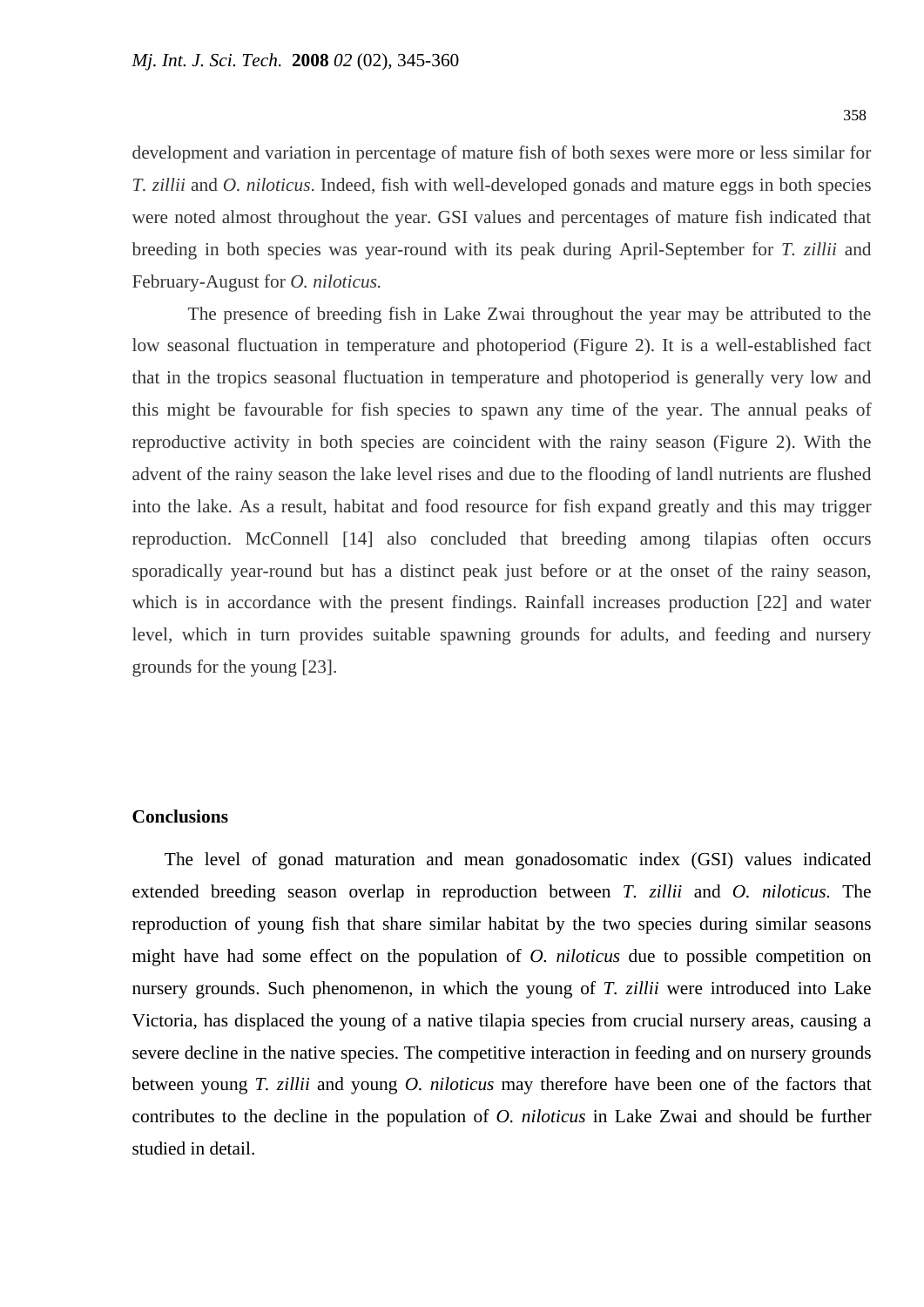#### **Acknowledgements**

We would like to thank the Swedish Agency for Research and Education for Developing Countries (SAREC) and the Rockefeller Foundation (Grant No. 2001AR 002) for financial support and the National Meteorology Services Agency for providing the meteorological data. We also extend our sincere thanks to the fishermen of the Lake who helped us in sample collection, of whom Gezahegn Tilinti and Mulatu Galato deserve especial consideration.

#### **References**

- 1. P. B. Moyle and J. J. Cech, "Fishes: An Introduction to Ichthyology.", 3<sup>rd</sup> Edn., Prentice Hall, New York, **1996**.
- 2. A. Getahun and M. L. J. Stiassny, "The freshwater biodiversity crisis: the case of the Ethiopian fish fauna", *SINET: Ethiop. J. Sci.*, **1998,** *21*, 207-230.
- 3. S. Tedla and F. HaileMeskel, "Introduction and transplantation of freshwater fish species in Ethiopia", *SINET: Ethiop. J. Sci.*, **1981,** *4,* 69-72.
- 4. J. C. L. Philipart and J. C. L. Ruwet, in "The Biology and Culture of Tilapias", (Ed. R. S. V. Pullin and R. H. Lowe-McConnell), Cambridge University Press, London, **1982**, Ch.1.
- 5. J. D. Balarin and T. J. Hatton, "Tilapia: A Guide to Their Biology and Culture in Africa", Stirling University Press, Scotland, **1979**.
- 6. R. Schroder, "An attempt to estimate the fish stock and sustainable yield of Lake Zwai and Lake Abaya in Ethiopian Rift Valley", *Arch. Hydro-Biologia, Suppl. Bd.,* **1984**, *69*, 411-441.
- 7. Lake Fisheries Development Project (LFDP), "*Fisheries Report",* Department of Animal and Fisheries Resources Development, Phase II Report, Addis Ababa, **1998**.
- 8. S. E. El-Zarka, "Tilapia fisheries investigation in Egyptian lakes: Maturity, spawning and sex ratio of *Tilapia zillii* (Gerv.) in Lake Quarun", Extension and Publication section- Notes and Memories No. 67, Cairo, **1962**.
- 9. M. M. Babiker and H. Ibrahim, "Studies on the reproduction of the cichlid *Tilapia nilotica* (L) gonadal maturation and fecundity", *J. Fish Biol.,* **1979**, *14,* 437-448.
- 10. R. Schroder, "An attempt to estimate the fish stock and sustainable yield of Lake Zwai and Lake Abaya, Ethiopian Rift valley", *Arch. Hydrobiologia Suppl*., **1984,** *69,* 411-441.
- 11. R. W. Pennak, "Freshwater Invertebrates of the United States", John Wiley and Sons, New York, **1978**.
- 12. D. Defaye, "Contribution a la connaissance des crustaces copepods d'Ethiopie", *Hydrobiologia,* **1988,** *164*, 103-147.
- 13. R. L. Welcomme, "Observations on the biology of the introduced species of tilapia in Lake Victoria", *Rev. Zool. Bot. Afr.*, **1967,** *XXVI,* 3-4.
- 14. R. H. Lowe-McConnell, "Ecological Studies in Tropical Fish Communities", Cambridge University Press, London, **1987**.
- 15. E. A. Khallaf and A. A. Alne-na-ei, "Feeding ecology of *Oreochromis niloticus* (Linnaes) and *Tilapia zillii* (Gervais) in a Nile canal", *Hydrobiologia,* **1987**, *146,* 57-62.